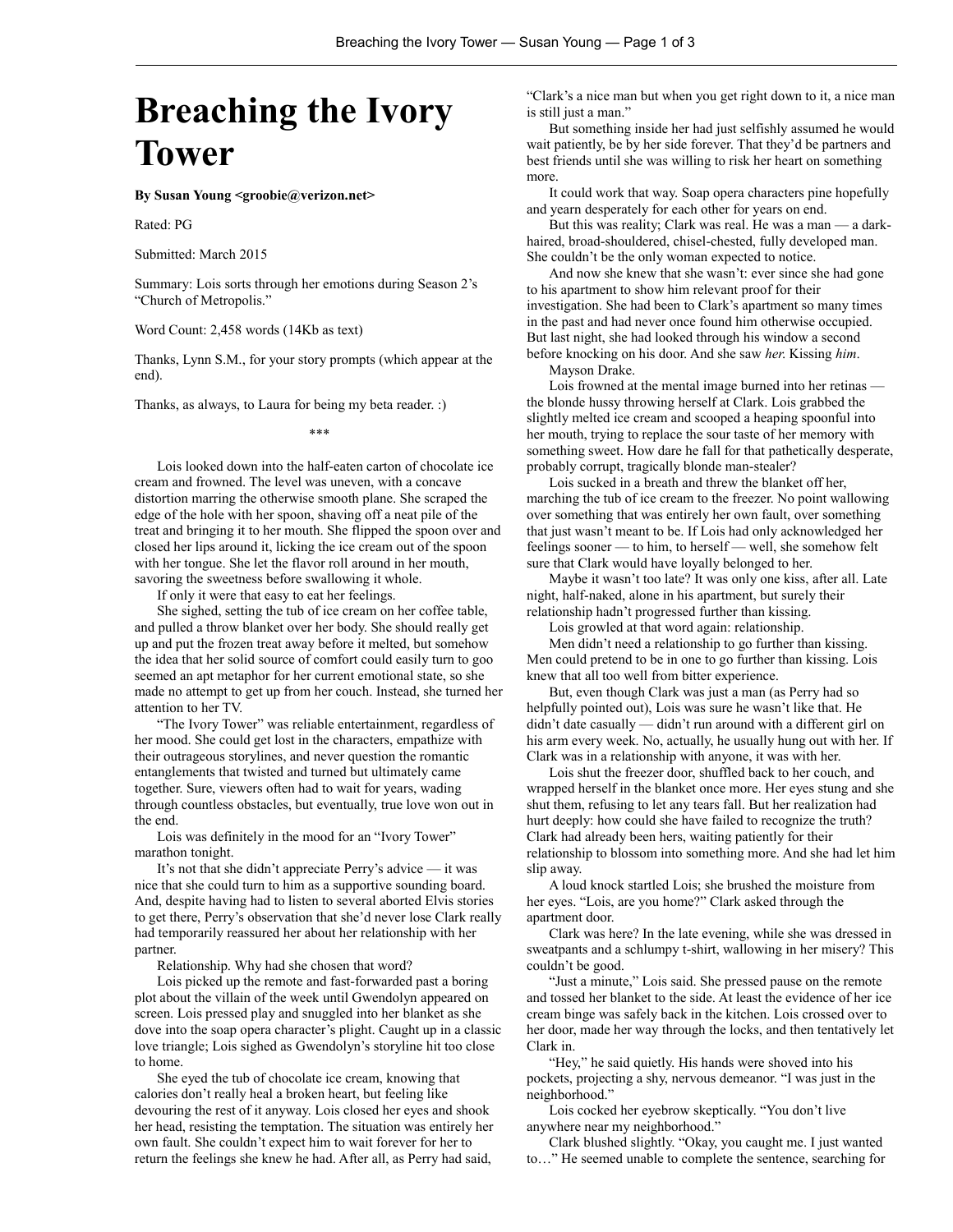his thoughts. "Can we sit?"

Lois motioned to her couch with her head, shutting the door and locking the bolts. She edged around him, tossing the blanket aside and sitting down; Clark sat next to her.

It seemed like he was going to say something, but he instead grabbed the remote and pressed play.

Lois looked at him, but it seemed like he was working his way up to something important; she felt that he needed some space and time to gather his courage. So she forced her attention to the screen, leaning back against the couch. She felt his arm stretch along the back edge of the sofa, but she didn't move. And a companionable silence settled over the room as the pair watched the show together.

After a few minutes, Clark spoke. "Lois," he said tentatively. "Yeah?"

He paused, but then said, "This show is awful."

Lois laughed out loud. "I know! But I'm hopelessly addicted."

Clark let out a sigh of relief and relaxed his arm around her shoulder. Lois leaned into him as if she belonged there, and her good attitude seemed to give him the courage to poke some fun at her favorite soap. "The acting is so over the top, and the dialogue is terrible."

"Yeah, well, it's escapist fun. Of course these characters wouldn't exist in the real world, but it's fun to imagine they do. And there are so many plot twists; really, the writers can probably take any idea and make it work."

Clark smiled with just a touch of irony. "Complicated love triangles? Clones? Amnesia?"

Lois rolled her eyes. "Exactly. None of that happens in real life."

Clark laughed. "Our lives are a crazy soap opera. No wonder you love this show."

She sighed. "At least if you don't like the show, you can write a new story. Change the plot to make it the way it should have heen."

"Oh, like those stories on the internet?"

Lois nodded.

Clark looked sideways at her. "You're a writer. I bet if I looked hard enough, I'd find some of those stories posted by you."

Lois scoffed. "You'd never figure out my screen name."

He let the comment slide and they watched another minute of the show in silence. Then he asked quietly, "Do you ever wish you could change our story?"

Lois caught her breath and bristled slightly, but a moment later, she whispered the word, "Yes."

Clark slowly released his breath and hugged his arm more tightly around her. Lois pulled her legs up onto the couch, naturally leaning more solidly against his body. And they stayed in that embrace for a few minutes, lost in their own thoughts.

Clark cleared his throat and reached for the remote. "Have you ever changed the dialogue while you watched the show?"

Lois shook her head. "I'm usually too busy shoving ice cream in my face and having a good cry." Then she sucked in a breath, embarrassed by what she had just revealed. "And you're going to pretend I didn't say that."

"Yes, ma'am." Clark clicked the mute button, watched the action on screen, then said in a mock-feminine voice, "Oh, John. I've missed you so much. Ever since you were kidnapped and my father couldn't afford the ransom, I was sure I'd never see you again."

Lois laughed out loud. "Those two are brother and sister!"

Clark switched to a lower register, pretending to speak for the dark-haired man onscreen. "I couldn't have known that. You were switched at birth and raised by a schizophrenic nurse who couldn't have children of her own. Our parents were told you

died in the hospital from a rare genetic disease. I never would have fallen for you if I had known you were my long lost sister." Lois laughed, then played along. "No, John, it can never be!

We're not right for each other. You have to go on without me." Clark grinned. "We should probably stick to journalism." She nodded her head. "Probably."

The scene changed to a dark-haired man passionately kissing a blonde bombshell. Lois sighed, then said quietly, "You're mine, now. She could have had you, but she let you slip through her fingers."

Clark turned to look at her, but Lois' gaze stayed focused on the television. "I don't understand."

Lois closed her eyes as she pretended to supply new dialogue to the soap opera character. "She looked through the window and saw us kissing in your apartment. Now she knows that you're with someone else. That she lost her chance."

And it became clear that Clark understood the message. He waited for the male character onscreen to speak, then supplied his own dialogue. "You kissed me, Mayson. You know there's nothing between us. I'll always love somebody else."

"You can't love her. She treats you badly and she doesn't deserve you."

"She's my best friend. And I've been in love with her since the day we met."

"But what if it doesn't work out?" The scene changed, but Lois continued to speak, no longer in synch with the characters on the television. "He's my best friend, and I can't lose him."

Clark sat up; Lois leaned forward and Clark turned towards her, needing to look into her eyes. But Lois kept her head tucked down, as if she were afraid to confront the truth. "Lois, you will never lose me."

"I already have," she whispered.

"Never." Clark cupped her cheek and silently urged Lois to look at him. She raised her eyes, and Clark said, "I do not have feelings for Mayson. I love you."

Lois gasped, then placed her hands at the sides of his face. "I love you, too."

He froze, and she memorized the moment in time: the wonder in his eyes, the pounding of her heart. Then he bent forward and pressed his lips against hers.

Her hands slid into his hair, caressing the back of his head as her tongue licked teasing glances against his. And the feeling was sheer bliss — like nothing she had ever felt in her life. Warm heat and delicate pressure, sealing their emotional bond with a kiss.

They broke apart, and she saw that his eyes lingered closed, as if he were wishing the moment wouldn't end. But then he smiled — a shy, coy smile that sent a thrill of delight dancing through her. "I should go. It's late."

She smiled back at him. "Probably."

He stood up from the couch and headed for the door; she followed a step behind him. He unlocked the bolts, then opened the door before turning back to face her. "I'll see you tomorrow."

"Definitely."

"And maybe we could do something this weekend?"

She nodded. "You should ask nicely."

His face lit up in a brilliant grin. "I'll do that." He bent down and kissed her again — beautiful perfection. Then he whispered in her ear, "We'll change our story together."

He backed out of her apartment as she watched him go, but she already wished that he'd stay forever. She shut and locked the door, then turned off the lights in her apartment, readying herself for bed. Then she pressed the stop button on her remote, looking forward to the next chapter in their lives.

## THE END

Author's Note: Lynn wrote a very nice comment in the